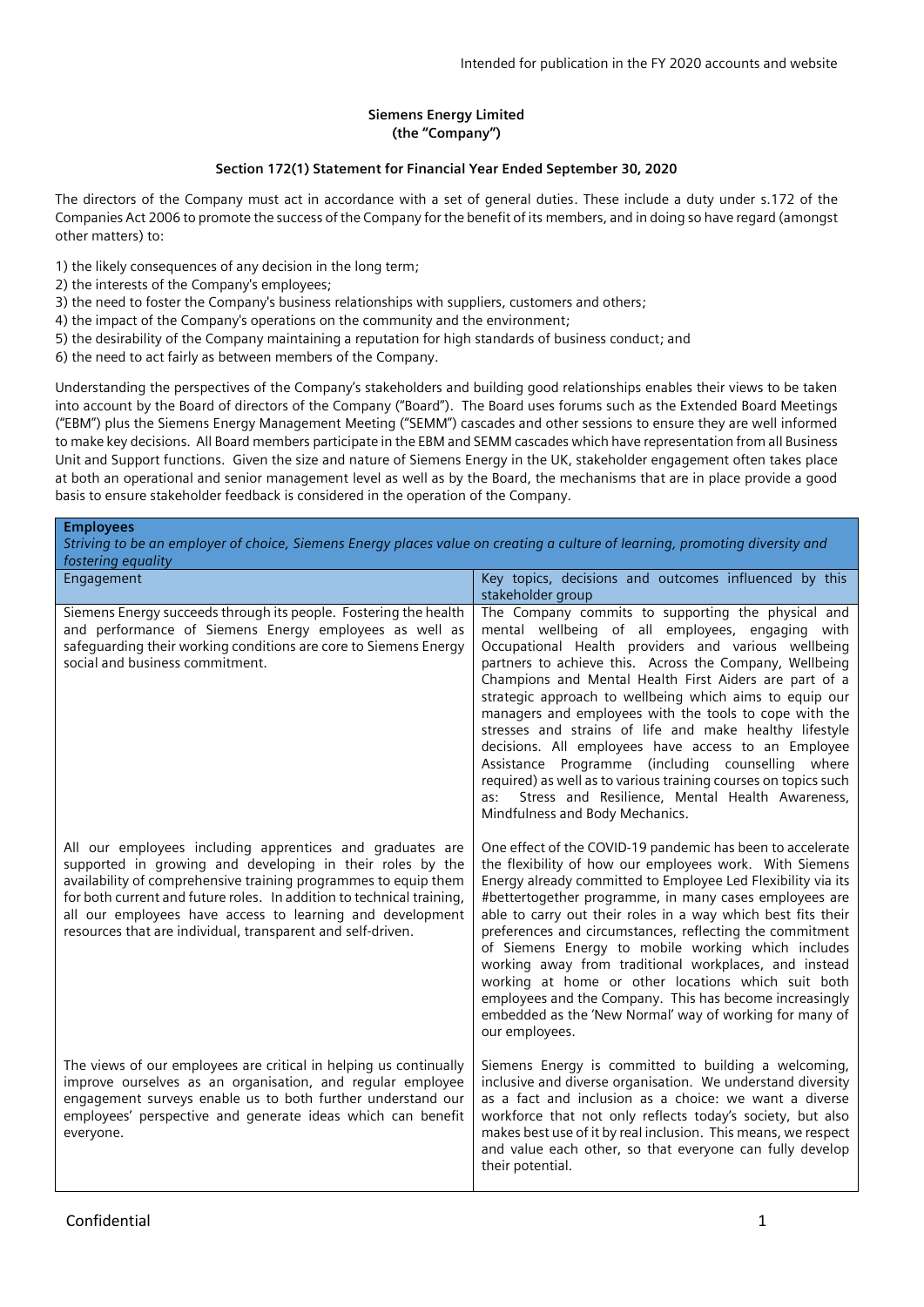| Employees can also make their views known through employee<br>representative bodies, whether at a local, business or national<br>level. These bodies provide a mechanism for ongoing dialogue<br>between Company management and the<br>employees'<br>representatives on all aspects of the Company's operations.                                                                                              | We use "inclusion" to describe our commitment to being an<br>open and inclusive Company, striving to create safe,<br>welcoming workplaces with a culture that encourage<br>equality and belonging. We listen respectfully to learn from<br>others and leverage our differences to innovate for better                                                                                                                                                                                      |
|---------------------------------------------------------------------------------------------------------------------------------------------------------------------------------------------------------------------------------------------------------------------------------------------------------------------------------------------------------------------------------------------------------------|--------------------------------------------------------------------------------------------------------------------------------------------------------------------------------------------------------------------------------------------------------------------------------------------------------------------------------------------------------------------------------------------------------------------------------------------------------------------------------------------|
| Furthermore, a confidential whistle-blowing hotline called 'Tell Us'<br>enables employees to raise concerns about any aspect of<br>Company practices or behaviour.                                                                                                                                                                                                                                            | solutions. An inclusive culture brings our purpose to life; it<br>ignites our innovation potential, paves our way towards a<br>sustainable future and helps us transform ourselves and our<br>customers.                                                                                                                                                                                                                                                                                   |
| Diversity and Inclusion initiatives have focused on inclusive<br>culture, LGBT inclusion, racial and gender equality and equal<br>opportunities for people with disabilities. Siemens Energy has<br>sought to influence these topics externally through influencing<br>and collaboration with customers and other Siemens Energy<br>businesses through workshops, hosting webinars and on social<br>media.    | We use "diversity" to describe our commitment to<br>recognising and respecting the differences between people<br>whilst valuing the contribution everyone can make to our<br>business. We do not tolerate discrimination or bias of any<br>kind. At Siemens Energy, we want every person to bring<br>their whole self to work and trust that their potential will be<br>fulfilled.                                                                                                         |
|                                                                                                                                                                                                                                                                                                                                                                                                               | We have three strategic drivers that form the basis of our<br>plan for Diversity and Inclusion:                                                                                                                                                                                                                                                                                                                                                                                            |
|                                                                                                                                                                                                                                                                                                                                                                                                               | Equal Opportunity: We are committed to fair and transparent<br>practises for the attraction, promotion, development and<br>retention of diverse people with different skills, abilities and<br>ideas. We will listen, learn and act to visibly demonstrate to<br>all our employees that we are committed to multivariate<br>diversity. The Board is responsible for overseeing the<br>Company's progress in closing the gender pay gap and<br>publishes each year a Gender Pay Gap report. |
|                                                                                                                                                                                                                                                                                                                                                                                                               | Belonging: We make our mix work by creating an inclusive<br>culture where people feel respected, engaged, able to speak<br>up and be themselves.                                                                                                                                                                                                                                                                                                                                           |
|                                                                                                                                                                                                                                                                                                                                                                                                               | Society and Partnerships: We work together, internally and<br>externally, with customers and partners to support us in<br>becoming more diverse and inclusive.                                                                                                                                                                                                                                                                                                                             |
|                                                                                                                                                                                                                                                                                                                                                                                                               |                                                                                                                                                                                                                                                                                                                                                                                                                                                                                            |
| <b>Customers, Suppliers and Business Partners</b><br>Business relationships with the Company's customers, suppliers, and other business partners are fundamental to Siemens Energy.                                                                                                                                                                                                                           |                                                                                                                                                                                                                                                                                                                                                                                                                                                                                            |
| Engagement                                                                                                                                                                                                                                                                                                                                                                                                    | Key topics, decisions and outcomes influenced by this<br>stakeholder group                                                                                                                                                                                                                                                                                                                                                                                                                 |
| Customers are always at the centre of our thinking with regard to<br>technology, innovation and how to best consult and support<br>them. Our main goal is to establish ourselves as the partner of<br>choice for our customers by fostering close and trusted<br>partnerships.                                                                                                                                | Siemens Energy has continued to keep its customers and<br>suppliers informed of its Brexit preparations and actively<br>engaged suppliers to check their readiness which have been<br>overseen by Board members. Actions include resource<br>planning, reviewing, and where necessary, adjusting our<br>systems and processes and working with our supply chain in<br>order to minimise disruption to our stakeholders.                                                                    |
| Siemens Energy engages with 2000+ suppliers with 55% of these<br>being third party and 45% being suppliers within the Siemens<br>Energy Group.                                                                                                                                                                                                                                                                | Liquidity of our suppliers is critical to ensure a sustainable<br>supply chain and Board members support this through<br>reviewing our payment performance; ensuring availability of<br>electronic invoicing and engagement of senior management                                                                                                                                                                                                                                           |
| Our suppliers add value to Siemens Energy and our stakeholders<br>through product innovation, quality, availability and investment.<br>We rely on our suppliers to provide a competitive and transparent<br>supply chain, which we develop to ultimately generate affordable<br>clean energy. Our aim is to create sustainable diversity and safety<br>for our people and for the people in our supply chain. | with suppliers who are showing signs of financial stress. We<br>have extended our supply chain finance solution in order to<br>facilitate the sale of receivables under attractive conditions<br>which optimises the suppliers cashflow and working capital<br>including a reduction in administrative costs. Our electronic<br>supplier integration programme (ESI+) continues to be rolled                                                                                               |

out to improve receipt and payment of invoices which makes the process even faster, more efficient and more

transparent.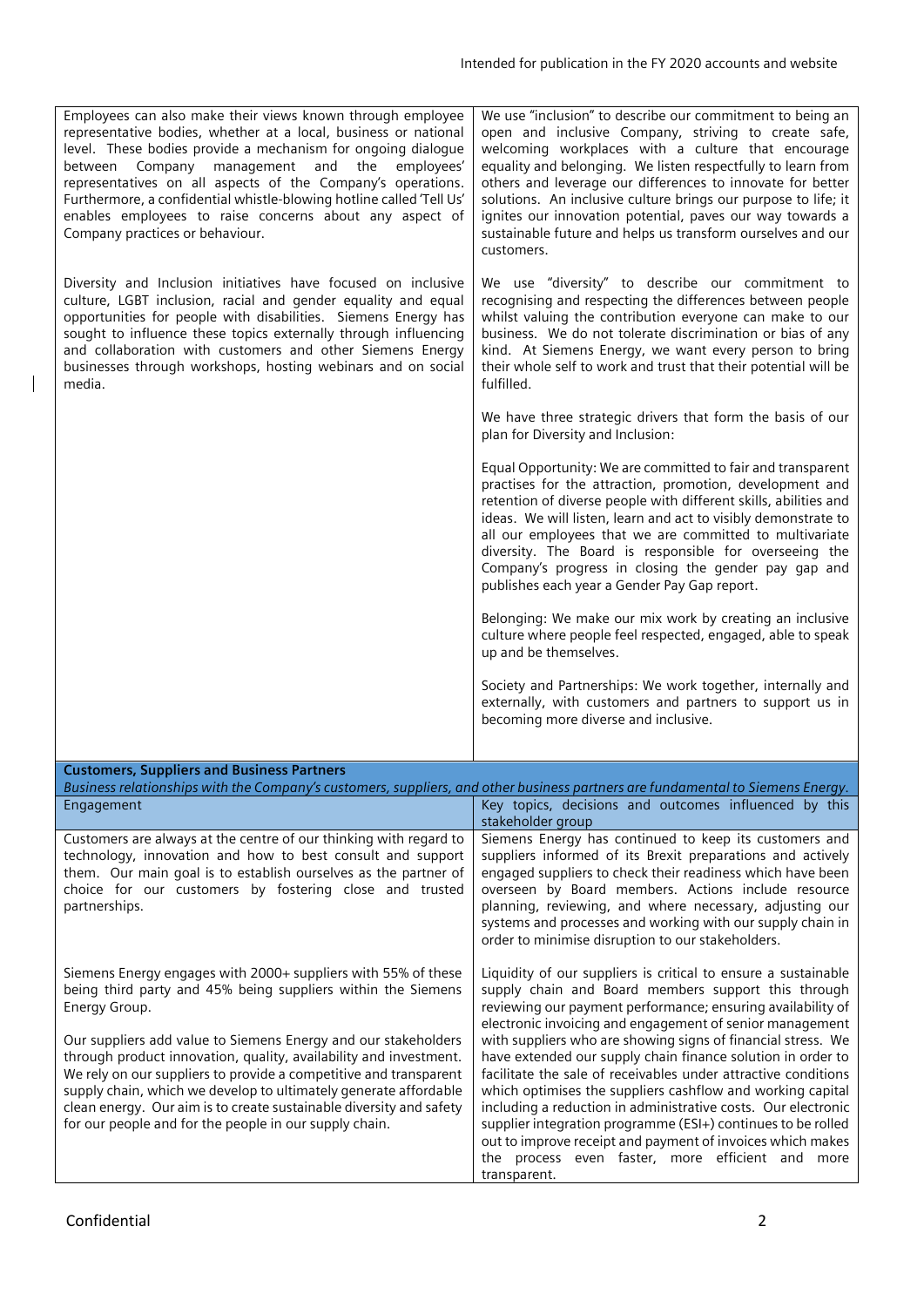| All suppliers can access our supply chain management "About Us"<br>communication page which encompasses collaboration, our<br>supplier management portal and sustainability in the supply<br>chain.                                                                                                                                                                                                                                                                                                              | Siemens Energy has joined the Buy Social Corporate<br>Challenge, an initiative aimed at embedding positive social<br>and environmental impact into everyday business spend.<br>The UK Government-backed Challenge sees a group of<br>businesses committed to collectively spend £1 billion with<br>social enterprise suppliers. We have started to pilot in some<br>of our Business Units how we can utilise social enterprises<br>local to our project sites. |
|------------------------------------------------------------------------------------------------------------------------------------------------------------------------------------------------------------------------------------------------------------------------------------------------------------------------------------------------------------------------------------------------------------------------------------------------------------------------------------------------------------------|----------------------------------------------------------------------------------------------------------------------------------------------------------------------------------------------------------------------------------------------------------------------------------------------------------------------------------------------------------------------------------------------------------------------------------------------------------------|
| We have implemented correct purchasing guidelines for all our<br>Business Units which ensures a standard global framework is in<br>operation on how we engage and manage suppliers at Siemens<br>Energy.                                                                                                                                                                                                                                                                                                         | In alignment with specific customers, Siemens Energy are<br>actively working with suppliers to ensure all directly<br>employed people and people employed within its sub-<br>contractors are paid the real living wage.                                                                                                                                                                                                                                        |
| All suppliers are required to sign our Code of Conduct which<br>clearly sets out the standards and principles when working with<br>Siemens Energy, including on topics such as inclusion, diversity<br>and sustainability. Suppliers must agree to follow the Code of<br>Conduct and also implement it within their own supply chains.                                                                                                                                                                           |                                                                                                                                                                                                                                                                                                                                                                                                                                                                |
| Our procurement teams are committed to developing business<br>relationships formed by committed organisations to maximise<br>joint performance for achievement of mutual objectives and<br>creation of additional value. For strategic suppliers a member of<br>the senior management team act as an owner of the relationship.<br>Regular collaboration workshops are held which are attended by<br>senior management from Siemens Energy and the supplier to<br>discuss the wider aspects of the relationship. |                                                                                                                                                                                                                                                                                                                                                                                                                                                                |
| <b>Communities and Environment</b>                                                                                                                                                                                                                                                                                                                                                                                                                                                                               |                                                                                                                                                                                                                                                                                                                                                                                                                                                                |
|                                                                                                                                                                                                                                                                                                                                                                                                                                                                                                                  |                                                                                                                                                                                                                                                                                                                                                                                                                                                                |
| Impact is delivered through our Corporate Society Responsibility (CSR) strategy and protection of the environment is supported                                                                                                                                                                                                                                                                                                                                                                                   | Siemens Energy is committed to our purpose 'we energise society' which is supported by our Sustainability approach. Social                                                                                                                                                                                                                                                                                                                                     |
| by our Decarbonisation and Zero Harm Programmes.<br>Engagement                                                                                                                                                                                                                                                                                                                                                                                                                                                   | Key topics, decisions and outcomes influenced by this<br>stakeholder group                                                                                                                                                                                                                                                                                                                                                                                     |
| Siemens Energy Corporate Social Responsibility ("CSR") "Social<br>Value Strategy" is led by a core team, supported by a network of<br>local site and project ambassadors.                                                                                                                                                                                                                                                                                                                                        | The Siemens Energy Corporate Social Responsibility ("CSR")<br>"Social Value Strategy" for financial year 2021 will deliver<br>outcomes around three key themes:                                                                                                                                                                                                                                                                                                |
| Siemens Energy is committed to demonstrating good corporate<br>citizenship, empowering all our employees to undertake<br>volunteering to support charities or organisations.<br>This is<br>achieved by donating business resources including employee<br>time, knowledge, skills, and materials. In addition, Siemens<br>Energy supports charities and organisations to tackle social issues<br>and improve the local communities where we operate,<br>collaborating with our stakeholders.                      | Energy transformation<br>Charity relationship to be developed to support Siemens<br>$\bullet$<br>Energy purpose #weenergisesociety<br>Access to education<br>STEM projects designed for the local needs of each<br>$\bullet$<br>Siemens Energy business<br>• Virtual resources for engagement with local schools                                                                                                                                               |
| A governance, measurement and assurance programme has been<br>established to ensure delivery of our CSR strategy; the focus is on<br>three themes:                                                                                                                                                                                                                                                                                                                                                               | (COVID-19 and beyond)<br>Virtual Work Experience resource to increase accessibility<br>$\bullet$<br>for students and increasing social mobility<br>Diversity and Inclusion in education (in partnership with<br>$\bullet$                                                                                                                                                                                                                                      |
| Energy transformation<br>Access to education<br>٠<br>Sustaining communities<br>$\bullet$                                                                                                                                                                                                                                                                                                                                                                                                                         | Stemettes).                                                                                                                                                                                                                                                                                                                                                                                                                                                    |

Siemens Energy global Zero Harm programme supports protection of the environment with four core principles underpinned by behaviours and building blocks for local programmes. Zero Harm behaviours for protection of the Environment: COVID-19 dependant and deferred) • Fundraising support for Local Charities (nominated by each Siemens Energy site)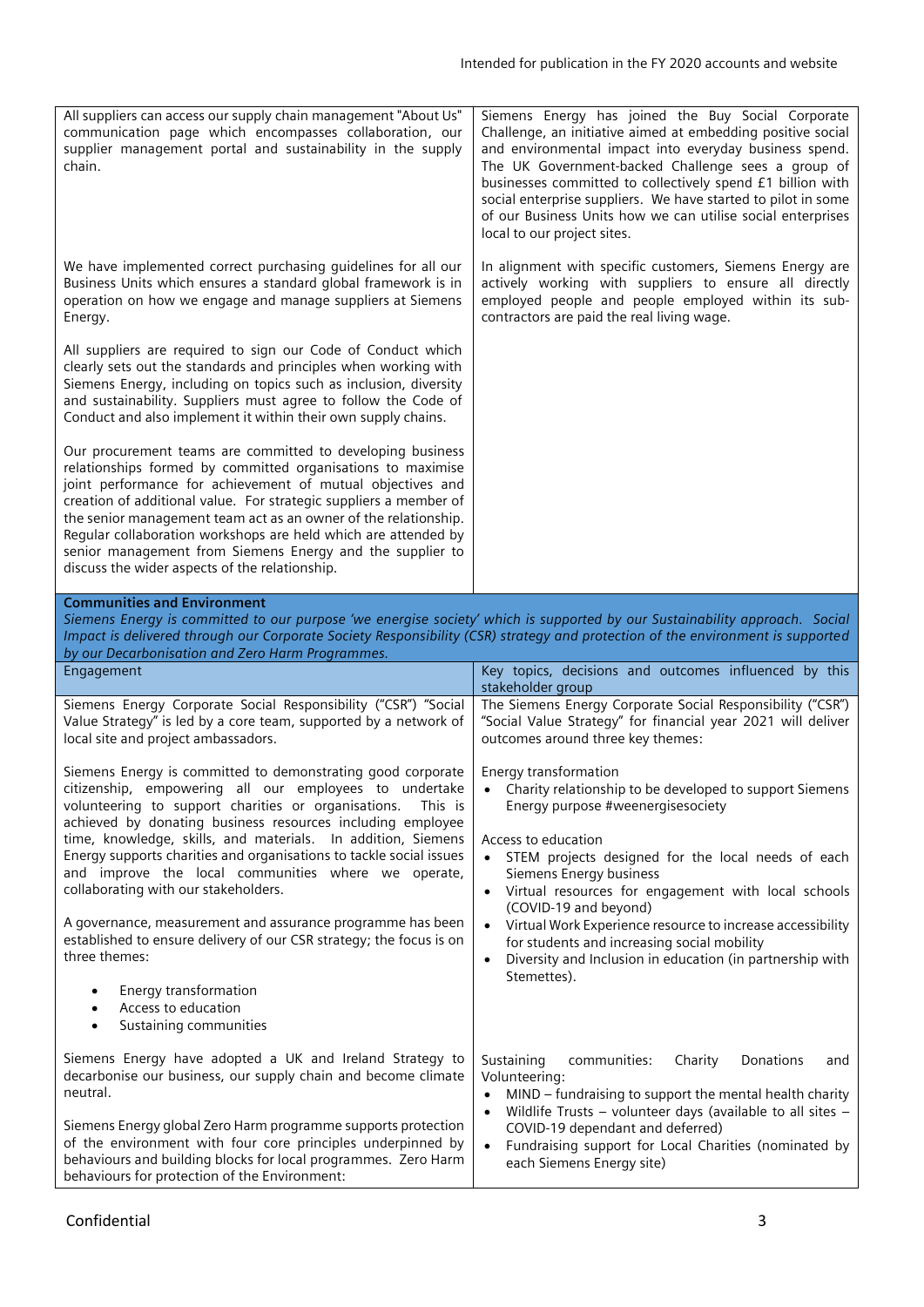- We will act to reduce the environmental impacts of our work activities and protect resources.
- We will never ignore any opportunities to minimize energy usage and waste generations.

The building blocks to support Zero Harm for the Environment: Decarbonization, Product Stewardship and Conservation of Resources.

To develop our CSR approach at Siemens Energy we asked the question - how our future programme could support the Energy Transition? We sought out colleagues with a common purpose around CSR and the Energy Transition to explore this question and establish a framework, with a series of monthly CSR Discovery Workshops (commenced in June 2020). With collaboration at the heart of the workshops, questions were explored around the successes and failures of CSR, both past and present, and agreed a vision for CSR at Siemens Energy. The stakeholders engaged in this process formed an inclusive and diverse group including our Vice President and senior managers. A variety of techniques were used to engage dialogue and explore key themes for example the 'Extreme Ownership' concept. The workshops offered an inclusive, safe and unconditionally supportive environment, for experiences to be shared. The CSR strategy was presented to the Board for final approval and will be published on the Siemens Energy website.

To develop our Decarbonisation Strategy, workshops were held that brought together stakeholders from across the business, including senior management as sponsors, which also included technical experts with an in-depth understanding of Siemens Energy carbon footprint. A strategy was developed by looking at the most significant risks to Siemens Energy, areas of potential positive impact, and understanding of the wider context in which Siemens Energy operates, taking into account views of key stakeholders. The Decarbonisation strategy with targets for achieving Carbon Neutral by 2030 was presented to the Board for final approval, and the strategy will be published on the Siemens

To measure Social Value of CSR activities, Siemens Energy has partnered with the Social Value Portal organisation and is using the National TOMs framework.

The Siemens Energy Decarbonization strategy for 2021 will deliver outcomes around key targets with a team and structure. Current carbon footprint assessed, segregated into scope 1, 2 and 3 (partially) emission categories. Siemens Energy UK strategy to achieve:

- Reduction in absolute energy
- Annual energy performance targets
- Replace natural gas used for heating on sites
- Reduction of carbon emissions from Gas Test
- Transition Siemens Energy vehicle fleet to be 100% low emission vehicles

Reductions already achieved (baseline: 2014/15 data) and Siemens Energy will re-baseline in FY21 (first full year as Siemens Energy).

Data now being reported for Siemens Energy will be certified to ISO 5001:2018 and verified by the Carbon Trust standard. It will drive reduction of carbon emissions through internal pricing mechanism with an overarching communication campaign to ensure buy-in.

| Energy website.                                                                                                                                                                                                                                                                                                                                                                                                                         |                                                                                                                                                                                                                                                                                                                                                                                                                                                                                                         |  |
|-----------------------------------------------------------------------------------------------------------------------------------------------------------------------------------------------------------------------------------------------------------------------------------------------------------------------------------------------------------------------------------------------------------------------------------------|---------------------------------------------------------------------------------------------------------------------------------------------------------------------------------------------------------------------------------------------------------------------------------------------------------------------------------------------------------------------------------------------------------------------------------------------------------------------------------------------------------|--|
| <b>Government, Regulators and Trade Associations</b>                                                                                                                                                                                                                                                                                                                                                                                    |                                                                                                                                                                                                                                                                                                                                                                                                                                                                                                         |  |
| Continuous dialog with policy-makers is extremely important for the success of a global company like Siemens Energy.                                                                                                                                                                                                                                                                                                                    |                                                                                                                                                                                                                                                                                                                                                                                                                                                                                                         |  |
| Engagement                                                                                                                                                                                                                                                                                                                                                                                                                              | Key topics, decisions and outcomes influenced by this                                                                                                                                                                                                                                                                                                                                                                                                                                                   |  |
|                                                                                                                                                                                                                                                                                                                                                                                                                                         | stakeholder group                                                                                                                                                                                                                                                                                                                                                                                                                                                                                       |  |
| Siemens Energy is politically neutral, but we operate in markets<br>which are shaped by UK Government policy, either directly or<br>indirectly. We are also providers of solutions to some of the most<br>pressing issues facing the planet, such as digitisation, de-<br>carbonisation and urbanisation. As a result, we are regularly                                                                                                 | Siemens Energy engages with policymakers at all levels in<br>the UK Government, devolved nations and on a cross-party<br>basis.                                                                                                                                                                                                                                                                                                                                                                         |  |
| consulted on economic and policy issues by governments,<br>business associations and civil society.                                                                                                                                                                                                                                                                                                                                     |                                                                                                                                                                                                                                                                                                                                                                                                                                                                                                         |  |
| Our external engagement is governed in full accordance with our<br>Company commitment to responsible and sustainable business.<br>In doing so, we often meet with policymakers directly. We also<br>engage through memberships of industry organisations such as<br>Energy UK, Renewable UK and Make UK. These allow Siemens<br>Energy to engage with peers and regulators to discuss emerging<br>policies, regulation, and innovation. | Recently, for example, members of our EBM have had<br>meetings and discussions with the Department for Business,<br>Energy and Industrial Strategy ("BEIS"), Number 10 energy<br>policy team and the Department for International Trade, to<br>discuss and understand the UK Government's approach to<br>reaching net zero and how energy policy will deliver this.<br>Members of the EBM are also involved in joint Government-<br>Industry working groups on developing hydrogen policy in<br>the UK. |  |